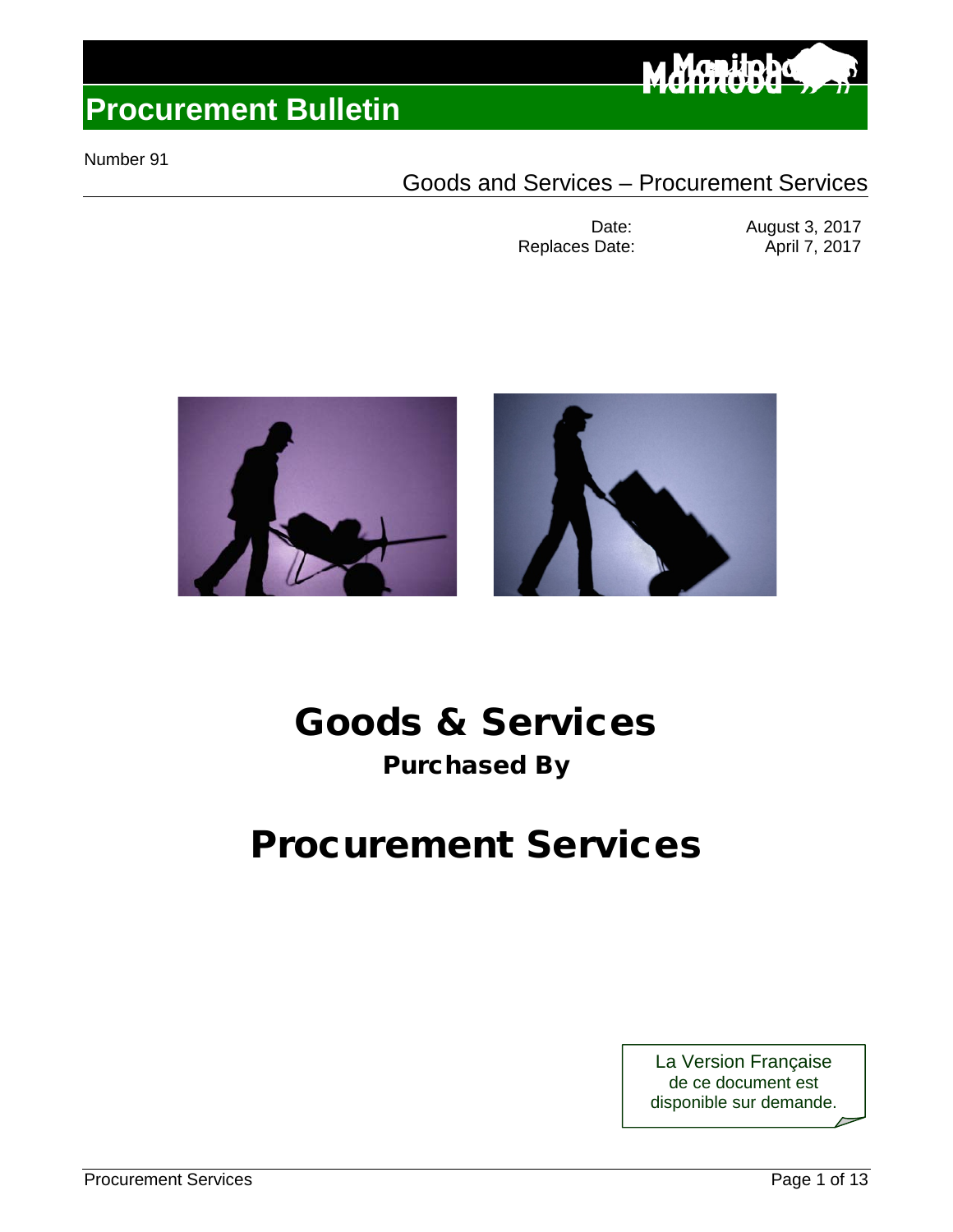Number 91

### Goods and Services – Procurement Services

#### **Purpose**

Following is an alphabetical listing of goods and services processed centrally through the Procurement Services Branch on behalf of government departments with a cross-reference to the officer responsible for the procurement.

#### **Inquiries**

- The Procurement Officers listed may be contacted directly regarding the goods or services they are assigned:
	-

Contact General Inquiry (204) 945-6361

CB Chuck Bright (204) 945-6353 Chuck.Bright@gov.mb.ca<br>DD Doreen Druet (204) 945-6373 Doreen.Druet@gov.mb.ca DD Doreen Druet (204) 945-6373 Doreen.Druet@gov.mb.ca<br>JY Josephine Youdeowei (204) 945-6346 Josephine.Youdeowei@gc JY Josephine Youdeowei (204) 945-6346 Josephine.Youdeowei@gov.mb.ca<br>SH Shelley Harrower (204) 945-6347 Shelley.Harrower@gov.mb.ca SH Shelley Harrower (204) 945-6347 Shelley.Harrower@gov.mb.ca<br>\* Contact General Inquiry (204) 945-6361 procserv@gov.mb.ca

**This bulletin issued by:** 

Manitoba Finance / Central Services Division Procurement Services Branch 2<sup>nd</sup> Floor, 270 Osborne Street North Winnipeg, Manitoba R3C 1V7 Phone: 204-945-6361<br>Fax: 204-945-1455 204-945-1455 E-mail: procserv@gov.mb.ca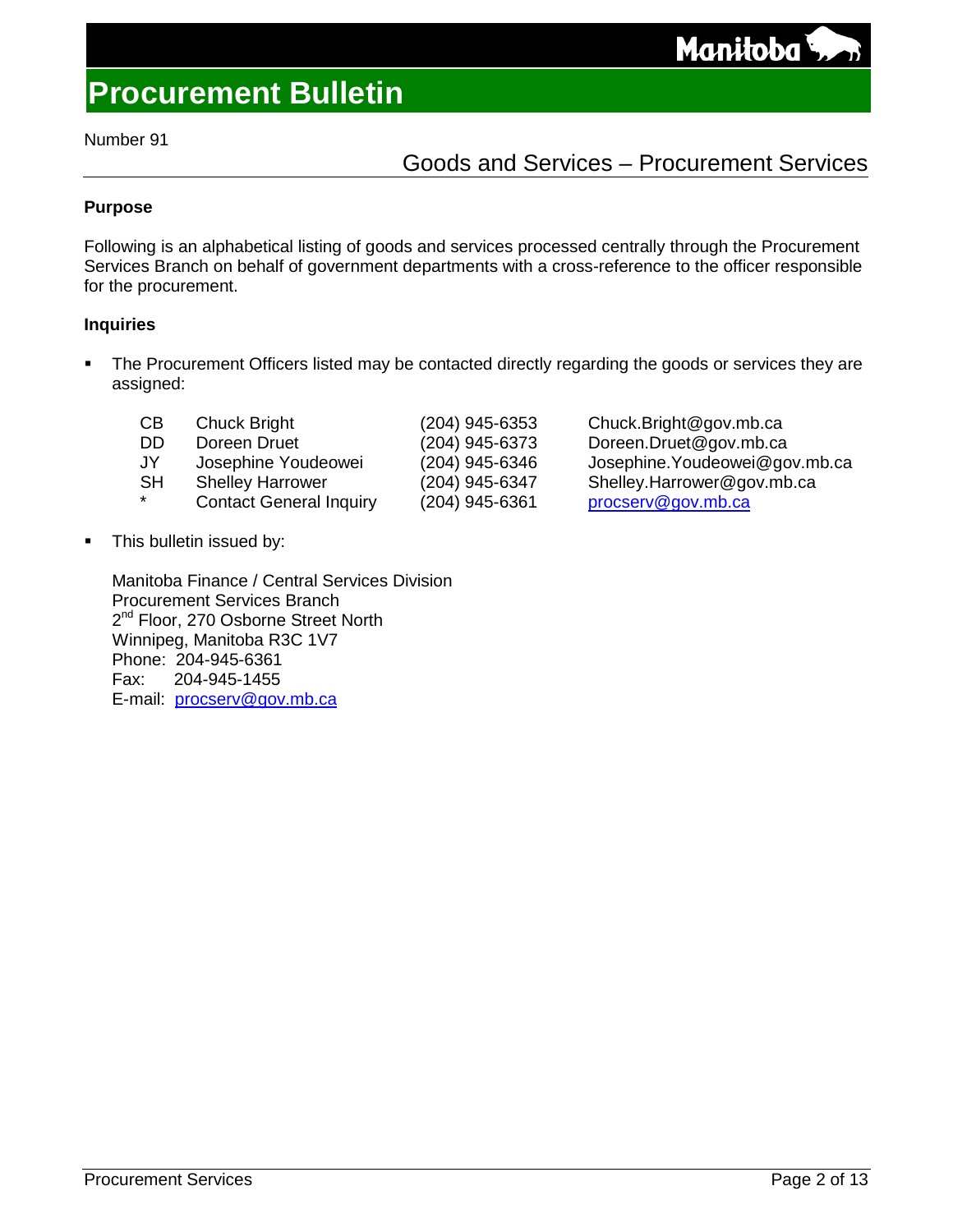#### Manitoba<sup>5</sup> D)

# **Procurement Bulletin**

| Adding Machines & Calculators SH              |  |
|-----------------------------------------------|--|
|                                               |  |
|                                               |  |
|                                               |  |
| Agric. Equipment & Machinery*                 |  |
|                                               |  |
|                                               |  |
|                                               |  |
| Aircraft Parts & ComponentsSH                 |  |
|                                               |  |
|                                               |  |
|                                               |  |
|                                               |  |
|                                               |  |
|                                               |  |
| & Concentrates                                |  |
|                                               |  |
| Animals, Live, Laboratory CB                  |  |
|                                               |  |
| Appliances, Commercial  JY                    |  |
|                                               |  |
| (Washer/Dryers)<br>Appliances, Commercial  JY |  |
| (Kitchen)                                     |  |
| Appliances, Domestic, Large  JY               |  |
| Appliances, Domestic, Small JY                |  |
| (Electrical) Appliances Propane JY            |  |
| Architectural, Drafting Equipment CB          |  |
| Archives Paper & Supplies *                   |  |
|                                               |  |
|                                               |  |
|                                               |  |
|                                               |  |
|                                               |  |
| Asphalt, Mixers, & Distribution Plants *      |  |
|                                               |  |
|                                               |  |
|                                               |  |
| Audio Equipment, Medical  JY                  |  |
| Audio Visual EquipmentCB                      |  |
|                                               |  |
| Auto Body Shop Supplies  JY                   |  |
| Auto Cleaning CompoundsSH                     |  |
|                                               |  |

# Goods – Procurement Services

#### **B**

| Bags, Plastic (garbage) SH                 |  |
|--------------------------------------------|--|
| (Steel & Poly)                             |  |
|                                            |  |
| Barber & Beauty Supplies  JY               |  |
| & Equipment                                |  |
|                                            |  |
| Batteries, Wet, Automotive*                |  |
|                                            |  |
| <b>Beds</b>                                |  |
|                                            |  |
| Bedding, sheets & blankets CB              |  |
|                                            |  |
| Belting, V Type, Auto. & Mech. *           |  |
|                                            |  |
|                                            |  |
|                                            |  |
| Blankets (erosion control, geotextile)  SH |  |
| <b>Blinds</b>                              |  |
|                                            |  |
|                                            |  |
| Boiler Treatment Chemicals*                |  |
|                                            |  |
| Book Binding Equipment SH                  |  |
|                                            |  |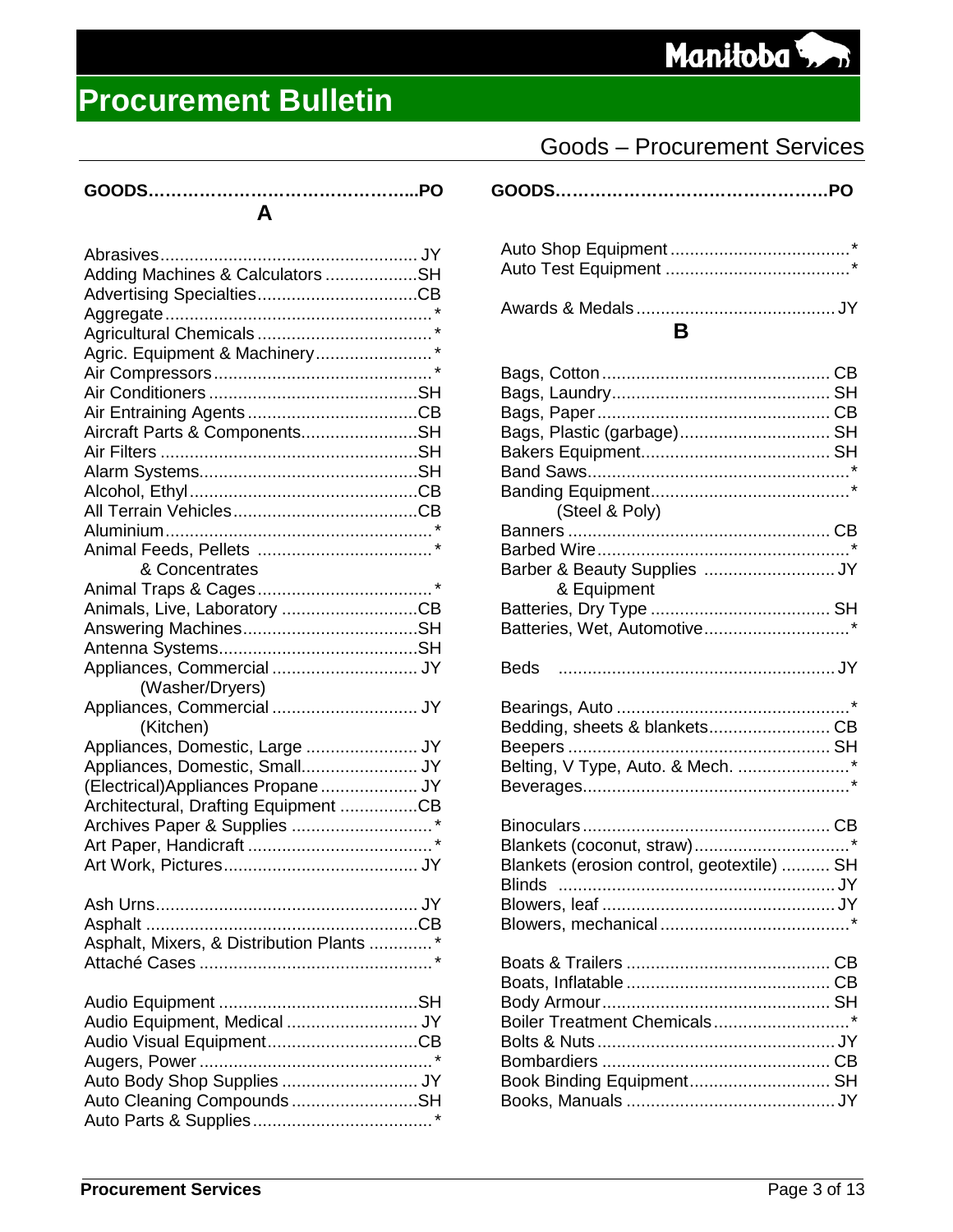

| Bridge Decking - Timbers *                    |         |
|-----------------------------------------------|---------|
|                                               | $\star$ |
|                                               |         |
|                                               |         |
| Brush Cutters & Trimmers  JY                  |         |
|                                               |         |
|                                               |         |
| Building Supplies, Hardware-*<br>(Commercial) |         |
| Buildings, Prefab, Metal Wood*                |         |
|                                               |         |
|                                               |         |

# **C**

| Camp Stoves & Lanterns,  CB     |  |
|---------------------------------|--|
| (Coleman Type)                  |  |
|                                 |  |
|                                 |  |
| Cans, Pails (metal/plastic)  SH |  |
| Canvas Products, Fabrication CB |  |
| Car Phones, Paging Systems SH   |  |
|                                 |  |
| Carpet Rinse/Extractors SH      |  |
|                                 |  |
|                                 |  |
|                                 |  |
|                                 |  |
|                                 |  |
|                                 |  |
|                                 |  |
|                                 |  |
| Charts, Industrial, Medical  CB |  |
| & Educational                   |  |
|                                 |  |
|                                 |  |
|                                 |  |
|                                 |  |
|                                 |  |

# Goods – Procurement Services

| Chemicals, Laboratory  CB |                                                                                                                       |
|---------------------------|-----------------------------------------------------------------------------------------------------------------------|
| Chamicale Madical Tacting | <u>nd</u> and the contract of the contract of the contract of the contract of the contract of the contract of the con |

| Chemicals, Medical, Testing CB          |  |
|-----------------------------------------|--|
| Chemicals, Water Treatment*             |  |
|                                         |  |
| Cleaning System, Pressure, Water *      |  |
|                                         |  |
|                                         |  |
|                                         |  |
|                                         |  |
| Coal                                    |  |
|                                         |  |
|                                         |  |
|                                         |  |
| Commercial Cleaning Services  SH        |  |
|                                         |  |
| (Kitchen/ Laundry Equipment)            |  |
| Commercial Kitchen Equipment SH         |  |
| (Ranges, Steamers, Fridges Etc.)        |  |
| Communications Towers SH                |  |
|                                         |  |
| Computer, Parts, Software & Accessor SH |  |
| Computer Manuals, Programs  SH          |  |
|                                         |  |
|                                         |  |
| Concrete Grooving Machines*             |  |
| Concrete Mixing Machines & Pumps*       |  |
|                                         |  |
|                                         |  |
|                                         |  |
| Concrete Surface Finishing Machines*    |  |
|                                         |  |
|                                         |  |
| Construction Equipment, Heavy*          |  |
|                                         |  |
| Containers, Cardboard, Plastic  SH      |  |
| Contracts/Service (see attachment)      |  |
|                                         |  |
|                                         |  |
|                                         |  |
|                                         |  |
|                                         |  |
|                                         |  |
|                                         |  |
|                                         |  |
|                                         |  |
| Crests, Insignias, Flags, Banners CB    |  |
|                                         |  |
|                                         |  |
|                                         |  |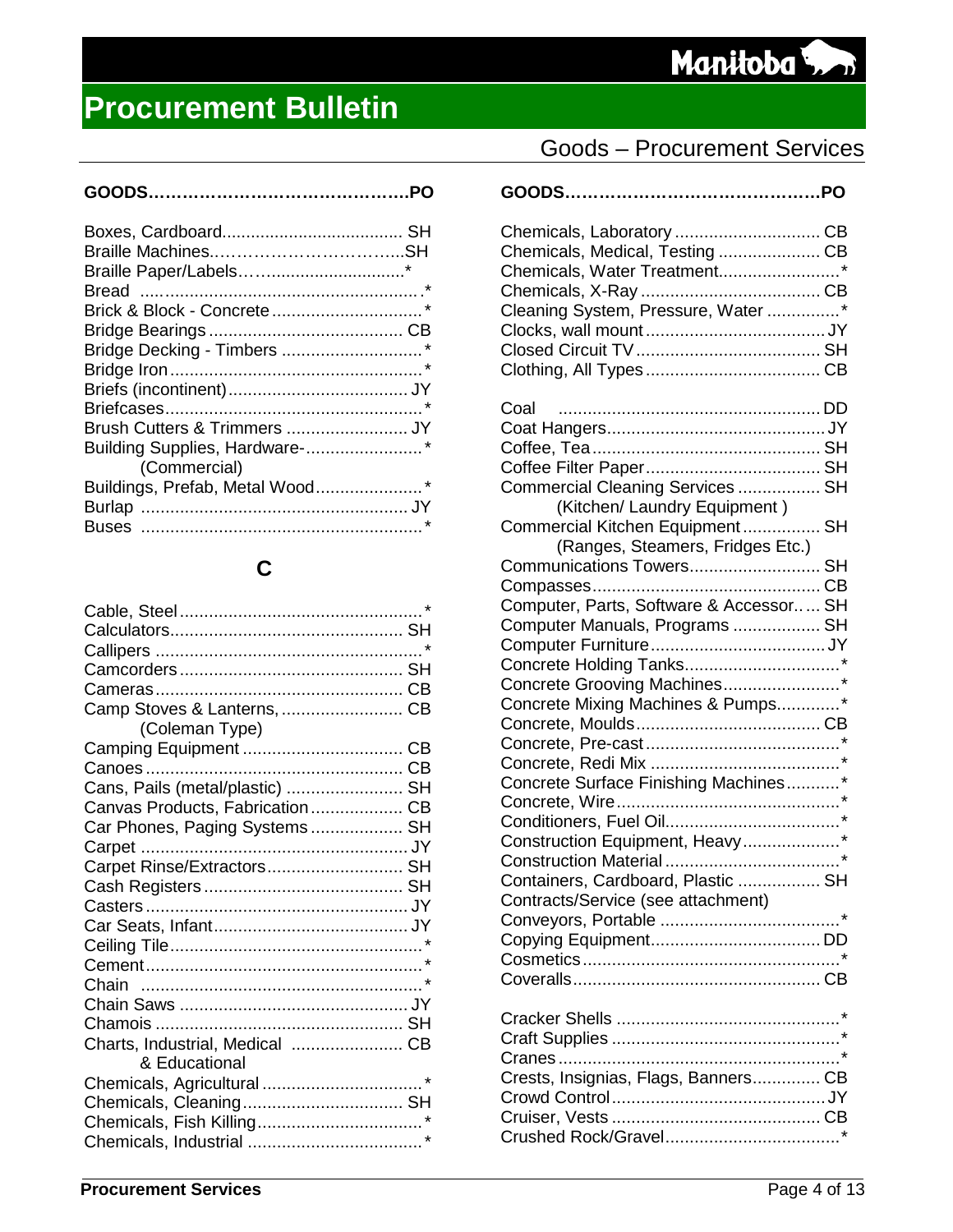# Manitoba<sup>5</sup>

# **Procurement Bulletin**

| Culverts Steel, Plastic, Concrete* |  |
|------------------------------------|--|
|                                    |  |

### **D**

| Dairy Supplies & Equipment *        |  |
|-------------------------------------|--|
| Dark Room Supplies & Equipment CB   |  |
| Data Processing Equipment SH        |  |
|                                     |  |
|                                     |  |
|                                     |  |
| Dental Supplies & Equipment  JY     |  |
|                                     |  |
|                                     |  |
| (Infant/Adult)                      |  |
|                                     |  |
|                                     |  |
| Dishes, Cutlery, Pots & Pans JY     |  |
| Dishwashing Supplies, Commercial SH |  |
|                                     |  |
|                                     |  |
|                                     |  |
|                                     |  |
|                                     |  |
|                                     |  |

| Drafting Supplies (paper/pens) *  |  |
|-----------------------------------|--|
|                                   |  |
|                                   |  |
| Draperies & Drapery Material JY   |  |
| Dressings, Bandages & Tape  JY    |  |
|                                   |  |
|                                   |  |
| Drilling Equipment, Rock & Soil * |  |
|                                   |  |
|                                   |  |
| Drugs - Vet/Tranquillizer  CB     |  |
|                                   |  |
|                                   |  |

# Goods – Procurement Services

### **E**

| Educational Films & Training Programs * |  |
|-----------------------------------------|--|
| Educational & School Supplies *         |  |
|                                         |  |

| Electrical Appliances, Small SH                            |  |
|------------------------------------------------------------|--|
| Electronic Distribution & Control Panels SH                |  |
| Electrical, Lamps & Supplies SH                            |  |
| Electronic Distance Measuring Devices  CB<br>& Accessories |  |
| Electronic Test & Shop Equipment SH                        |  |
| Emergency Lighting Equipment  SH                           |  |
| Engineering & Survey Equipment  CB                         |  |
|                                                            |  |
| Erosion Control Fabrics - Geo textile SH                   |  |
| Erosion Control Blankets (Straw/Coconut) *                 |  |
| Excavating & Highway Maint. Equipment*                     |  |
| Expansion Joints & FillersCB                               |  |
|                                                            |  |
| Exterminators, Insect & Rodent*                            |  |

### **F**

| Fabricated Concrete Products*       |  |
|-------------------------------------|--|
| Fabricated Equipment, Iron & Steel* |  |
|                                     |  |
|                                     |  |
|                                     |  |
| Fans, Domestic & Industrial  SH     |  |
|                                     |  |
|                                     |  |
|                                     |  |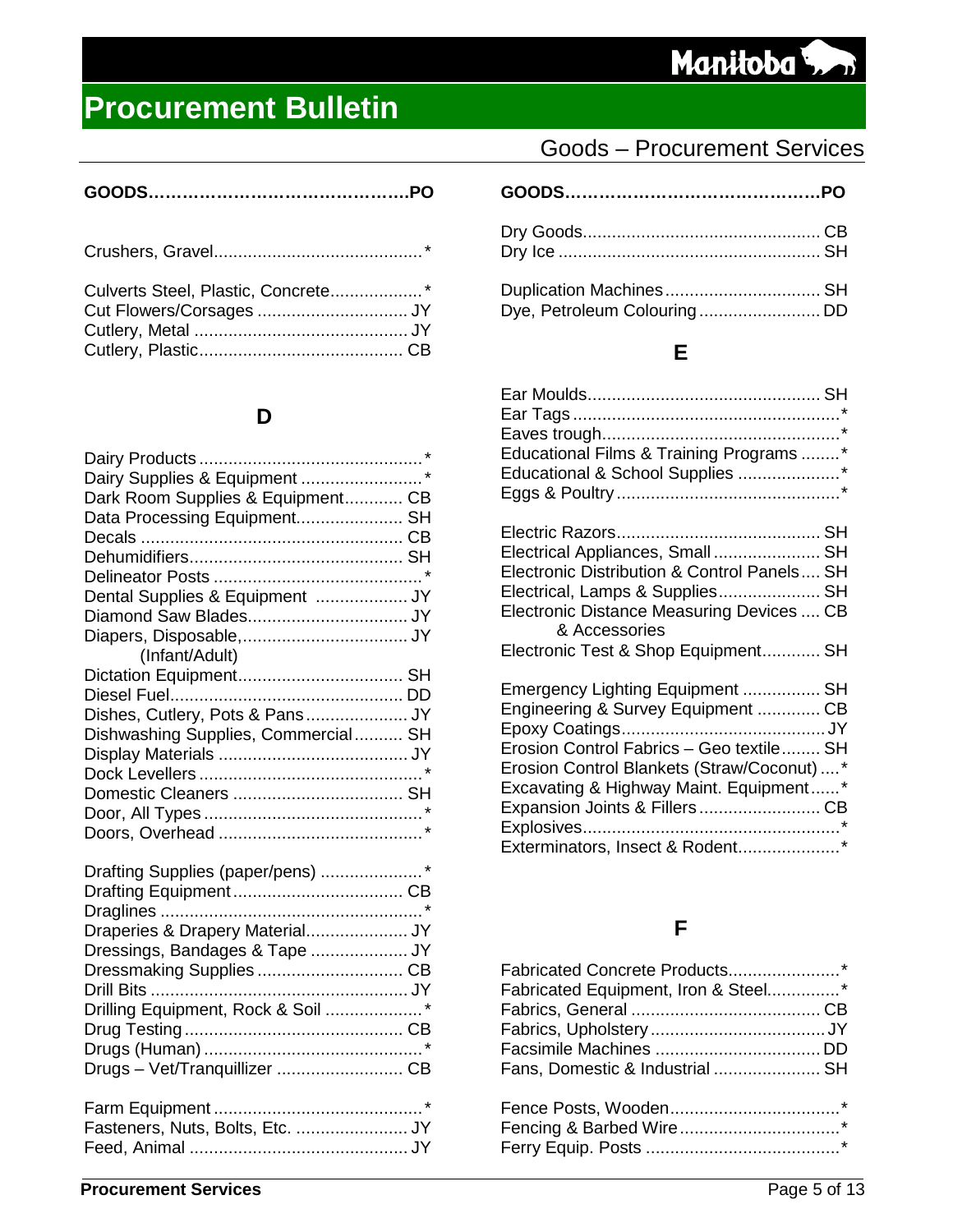

| Fibreglass Resin & Cloth  JY<br>Filing Equipment, Automated JY<br>Film Cleaning & Inspection Equip  .CB |  |
|---------------------------------------------------------------------------------------------------------|--|
| Fire Alarm Systems, Smoke Detectors, etc SH<br>(Forestry - Hose & Fittings)                             |  |
|                                                                                                         |  |
| Floor Covering, except carpet*                                                                          |  |
| Food                                                                                                    |  |
| Food Processing Equipment SH<br>Forest Fire Fighting Equipment*                                         |  |

| Fibreglass Resin & Cloth  JY          |  |
|---------------------------------------|--|
|                                       |  |
|                                       |  |
| Filing Equipment, Automated JY        |  |
|                                       |  |
| Film Cleaning & Inspection Equip  .CB |  |
| <u>Eilm Dhotographia</u> ann an CD    |  |

### **G**

| Games (Board & Puzzles) SH<br>Garbage Cans, Plastic  SH<br>Garage Packages, Prefab*                                             |  |
|---------------------------------------------------------------------------------------------------------------------------------|--|
|                                                                                                                                 |  |
| General Mechanical Equipment *<br>Generators, Electrical Power*<br>Generators, Portable, Large *<br>& Small, Gasoline or Diesel |  |
| Global Positioning Systems  CB<br>Golf Course Maint. Equipment*                                                                 |  |
| Graphic Arts Material & Equipment  CB                                                                                           |  |
|                                                                                                                                 |  |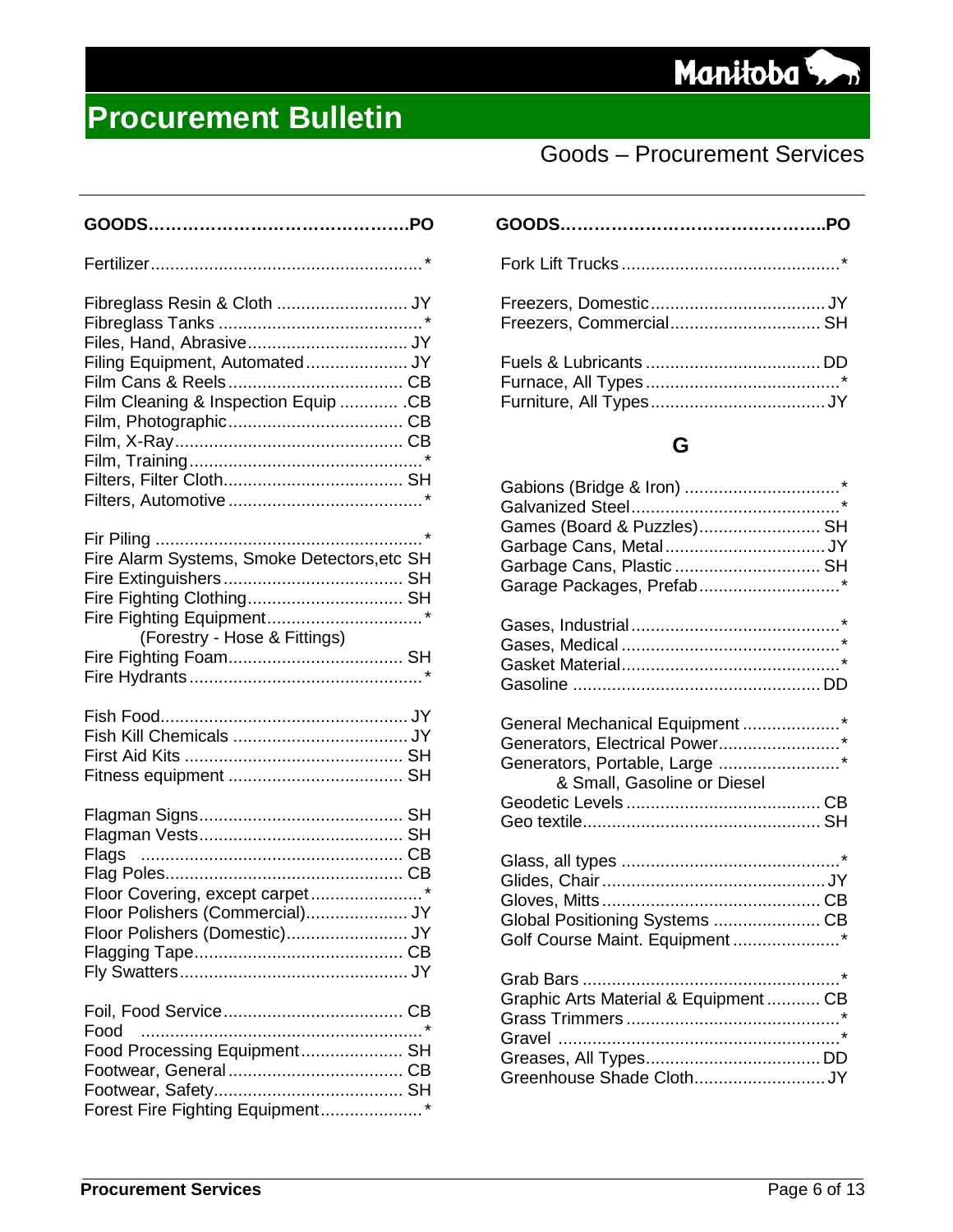# Manitoba<sup>5</sup>

# **Procurement Bulletin**

| Groundwater Measuring Equipment CB |  |
|------------------------------------|--|

| Gymnasium Equipment SH         |  |
|--------------------------------|--|
| Gypsum Board & Related Access* |  |

### **H**

| Hardware, Building, Commercial*      |  |
|--------------------------------------|--|
|                                      |  |
| Hearing Aids & Testing Equipment  JY |  |
|                                      |  |
| Heaters, Construction Type *         |  |
|                                      |  |
|                                      |  |
|                                      |  |
| Heating Furnaces & Ducting*          |  |
|                                      |  |
| Highway Maintenance Equipment*       |  |

| <b>Figured Wallet ance Equipment</b> |  |
|--------------------------------------|--|
|                                      |  |
| Highway Sealants & Joint Fillers CB  |  |
|                                      |  |

| Hospital & Surgical Supplies JY |  |
|---------------------------------|--|

### **I**

| Ice Making Machines & Equipment SH |  |
|------------------------------------|--|
|                                    |  |
| (Zamboni)                          |  |

# Goods – Procurement Services

| Identification Badges, InsigniasCB |  |
|------------------------------------|--|
|                                    |  |
| Industrial Rubber, V Belts, Etc. * |  |
|                                    |  |
| Commercial/Domestic                |  |
|                                    |  |
|                                    |  |
| Intercom Communication Equip.  SH  |  |
|                                    |  |

### **J**

Irrigation Equipment .....................................\*

| Jacks ……………………………………………… <sup>…</sup> |  |
|---------------------------------------|--|
|                                       |  |
| Janitorial Cleaning Supplies SH       |  |
| & Equipment                           |  |
| Joint Sealants, Hot Pour & Cold CB    |  |

# **K**

| Kitchen Equipment, Commercial SH    |  |
|-------------------------------------|--|
| (Ranges, Steamers, Fridges, etc.)   |  |
| Kitchen Equipment, Domestic  JY     |  |
| Kitchen Items, Custom Fabricated SH |  |

### **L**

| Lab Supplies & Equipment CB   |  |
|-------------------------------|--|
|                               |  |
|                               |  |
| Laminated Structures (Beams)* |  |
|                               |  |
|                               |  |
|                               |  |
|                               |  |
| (Commercial)                  |  |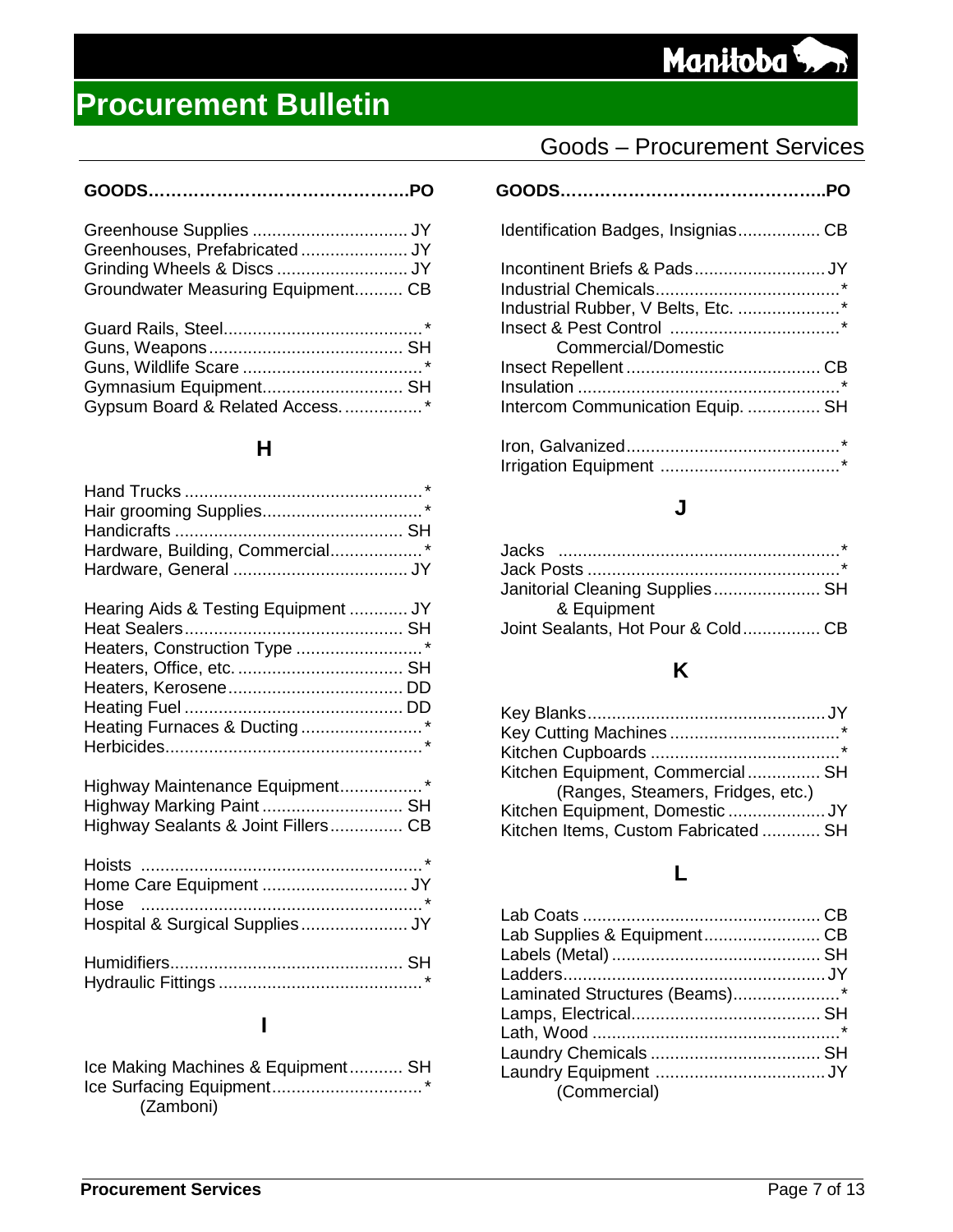

# Goods – Procurement Services

|                                       | Mobile Radios, Walkie Talkies  SH |
|---------------------------------------|-----------------------------------|
|                                       | Monitors, TV, Video Computer SH   |
|                                       |                                   |
|                                       |                                   |
|                                       |                                   |
|                                       |                                   |
|                                       |                                   |
|                                       |                                   |
|                                       |                                   |
|                                       |                                   |
|                                       |                                   |
|                                       |                                   |
|                                       |                                   |
|                                       | N                                 |
|                                       |                                   |
|                                       |                                   |
|                                       |                                   |
| Luggage, Briefcases, Attaché Cases JY |                                   |

#### **M**

Lumber Supplies...........................................\*

| Mailing Machines & Equipment JY  |         |
|----------------------------------|---------|
| Maintenance Equipment, Highways* |         |
| Manhole Covers, Concrete/Steel * |         |
|                                  |         |
|                                  |         |
| Marine Hardware & Accessories CB |         |
| Marking Paint, Highways  SH      |         |
| Material Handling Equipment*     |         |
|                                  |         |
|                                  |         |
|                                  |         |
| Meat                             |         |
|                                  | $\star$ |

| Medical Supplies & Equipment  JY |  |
|----------------------------------|--|
|                                  |  |
|                                  |  |
|                                  |  |
|                                  |  |
|                                  |  |

| Mobile Radios, Walkie Talkies  SH |  |
|-----------------------------------|--|
| Monitors, TV, Video Computer SH   |  |
|                                   |  |
|                                   |  |
|                                   |  |
|                                   |  |
|                                   |  |
|                                   |  |
|                                   |  |
|                                   |  |

#### **N**

| Needles, Syringes & Vacutainers JY |  |
|------------------------------------|--|
| Nets, Fishing, CommercialCB        |  |

| Nursery Supplies, Forestry* |  |
|-----------------------------|--|
|                             |  |
|                             |  |

### **O**

| Occupational Therapy, Hobby Supplies  SH |  |
|------------------------------------------|--|
|                                          |  |
|                                          |  |
|                                          |  |
|                                          |  |
|                                          |  |
|                                          |  |

#### **P**

| Paging Systems, Car Phones  SH  |  |
|---------------------------------|--|
| Pails, Cans, (metal/plastic) SH |  |
|                                 |  |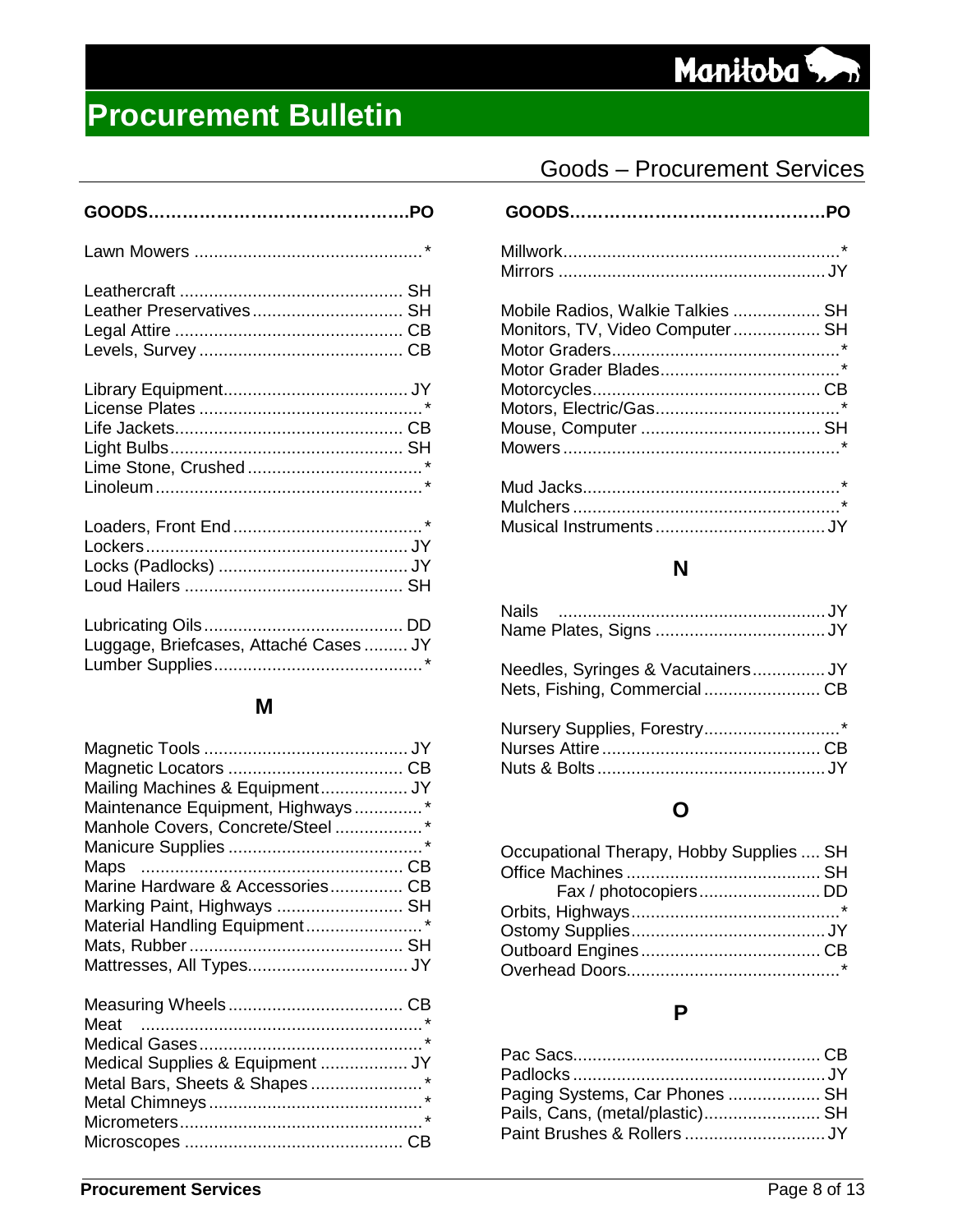

#### **GOODS……………………………………….PO GOODS………………………………………PO**

| Paint, Marking, Highways  SH         |  |
|--------------------------------------|--|
|                                      |  |
|                                      |  |
|                                      |  |
|                                      |  |
| Paper Products, Bags, Towels, Etc CB |  |
| Paper Shredding Machines SH          |  |
|                                      |  |
|                                      |  |
| Pavement Markers, Centreline *       |  |
| & Crosswalk                          |  |

| Photographic Material & Equip CB       |  |
|----------------------------------------|--|
|                                        |  |
| Physiotherapy Equipment & Supplies  JY |  |

| Pins, Lapel (Plastic & Metal)  CB |  |
|-----------------------------------|--|
|                                   |  |
|                                   |  |
|                                   |  |
|                                   |  |
|                                   |  |
| (Arborite & Formica)              |  |
|                                   |  |
| Playing Cards & Games SH          |  |
| Playground Equipment SH           |  |
|                                   |  |
| Plumbing, Heating & Sanitation *  |  |
|                                   |  |
|                                   |  |
|                                   |  |

| Pollution Control & Monitoring Equipment. SH |  |
|----------------------------------------------|--|
|                                              |  |
|                                              |  |
|                                              |  |
|                                              |  |

# Goods – Procurement Services

| Pre cast Concrete Products *         |  |
|--------------------------------------|--|
|                                      |  |
|                                      |  |
| Projectors, Computer, LCD  SH        |  |
| Projectors, Screens, Lamps, Carts,CB |  |
|                                      |  |
|                                      |  |
|                                      |  |
|                                      |  |

| Pump, Gas Station Type |  |
|------------------------|--|
|                        |  |

#### **R**

| Radios, Commercial, 2-way  SH<br>& Electronic Components                                                     |  |
|--------------------------------------------------------------------------------------------------------------|--|
| Railway Crossing, Rubberized  CB<br>Range Pole & Levelling RodsCB                                            |  |
| Recycling Units (Fabricated bins)*<br>Reflective Sun Films & Sheeting*<br>Refrigeration Parts & Supplies  SH |  |
| Roofing, Aluminium, Fibreglass*<br>& Asphalt                                                                 |  |

### **S**

| Safety Gloves, Mitts, Shoes & Clothing SH |  |
|-------------------------------------------|--|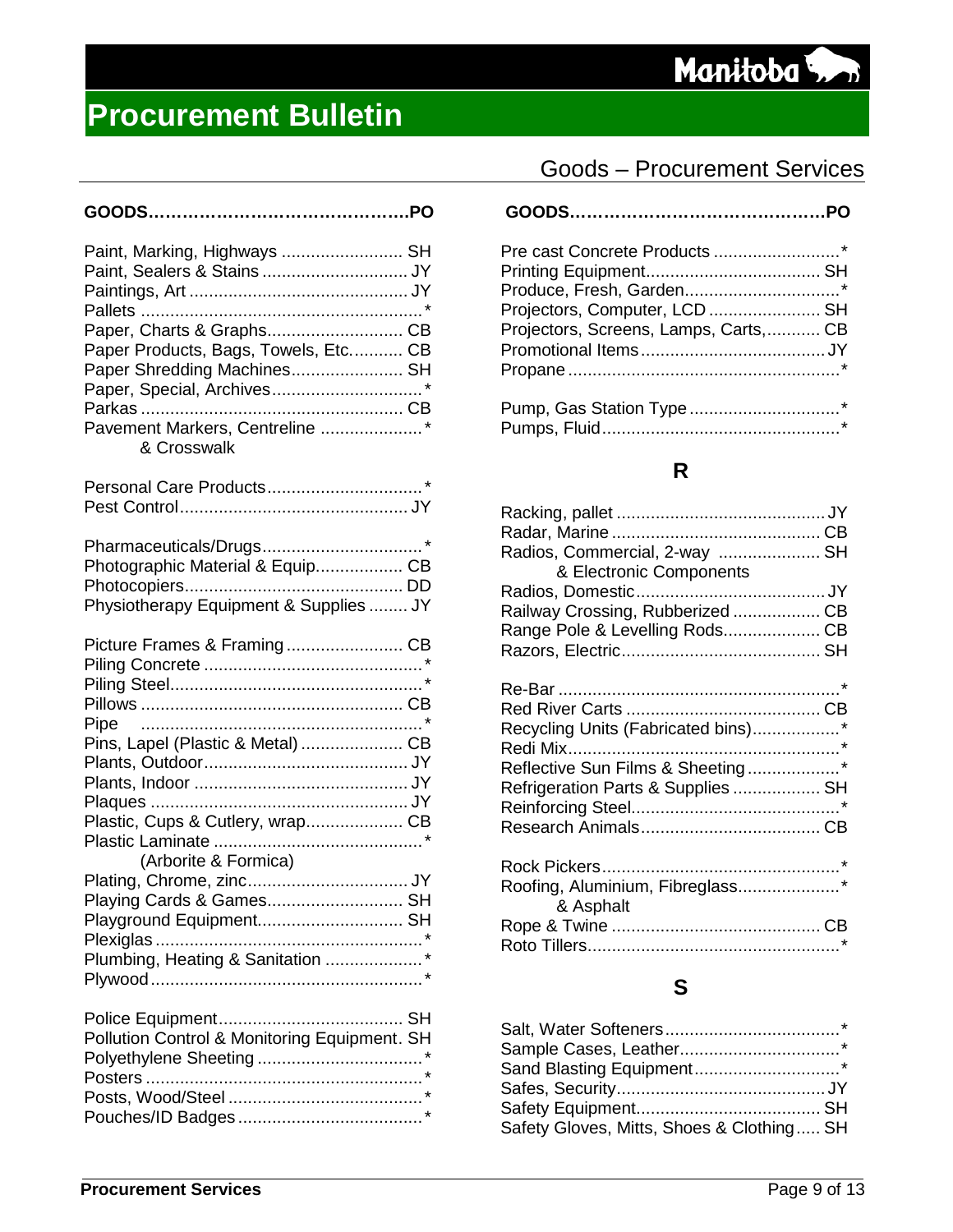

|                                    | Soap - Laundry/Dish, Janitorial  SH               |
|------------------------------------|---------------------------------------------------|
|                                    |                                                   |
|                                    |                                                   |
|                                    | Soil Stabilization Material see Erosion Control   |
|                                    |                                                   |
| Screens & Panels, Acoustical  JY   |                                                   |
| Screws, Wood & Sheet Metal  JY     |                                                   |
|                                    | Sound Systems & Equipment SH                      |
|                                    |                                                   |
|                                    |                                                   |
|                                    |                                                   |
|                                    | Special Industrial Equipment*                     |
|                                    | Sporting Goods, Gym Equipment  SH                 |
| Service Contracts (see attachment) | & Team Uniforms                                   |
|                                    |                                                   |
|                                    |                                                   |
|                                    |                                                   |
| Sheet Metal Ducts & Pipe*          | Stamps, ink (custom made)*                        |
|                                    | Static Floor Mats for Computers SH                |
| Shingles, Wood & Asphalt *         | Stationery & Office Supplies *                    |
|                                    | Steel (Includes Sheet Piling) *                   |
|                                    |                                                   |
|                                    |                                                   |
|                                    | Stoves, Fridges, Washers, Dryers JY<br>(Domestic) |
|                                    |                                                   |
| Sign Posts, Steel, Wooden *        |                                                   |
|                                    | Strip Seal System - Bridges  CB                   |
|                                    |                                                   |
| Signs, Bronze Plaques CB           |                                                   |
|                                    | Styrofoam, Cups/Plates CB                         |
|                                    |                                                   |
|                                    |                                                   |
|                                    |                                                   |
|                                    |                                                   |
|                                    |                                                   |
|                                    | Sweepers, Steel Tractor or *                      |
|                                    | Power Broom                                       |
| Snowmobile Attire & Suits CB       |                                                   |
|                                    |                                                   |
| Snowmobile Sleighs & Trailers  CB  |                                                   |

| <b>Goods-Procurement Services</b> |  |
|-----------------------------------|--|
|-----------------------------------|--|

| Soap - Laundry/Dish, Janitorial  SH                                                                                                                                                                                                                                                                                                                 |
|-----------------------------------------------------------------------------------------------------------------------------------------------------------------------------------------------------------------------------------------------------------------------------------------------------------------------------------------------------|
| Soil Stabilization Material see Erosion Control<br>Soil Testing Equipment  CB<br>Sound Systems & Equipment SH<br>Sounding Devices, Marine  CB                                                                                                                                                                                                       |
| Special Industrial Equipment*<br>Sporting Goods, Gym Equipment  SH<br>& Team Uniforms<br>Stamps, ink (custom made)*<br>Static Floor Mats for Computers SH<br>Stationery & Office Supplies *<br>Steel (Includes Sheet Piling) *<br>Stoves, Fridges, Washers, Dryers JY<br>(Domestic)<br>Strip Seal System - Bridges  CB<br>Styrofoam, Cups/Plates CB |
| Sweepers, Steel Tractor or *                                                                                                                                                                                                                                                                                                                        |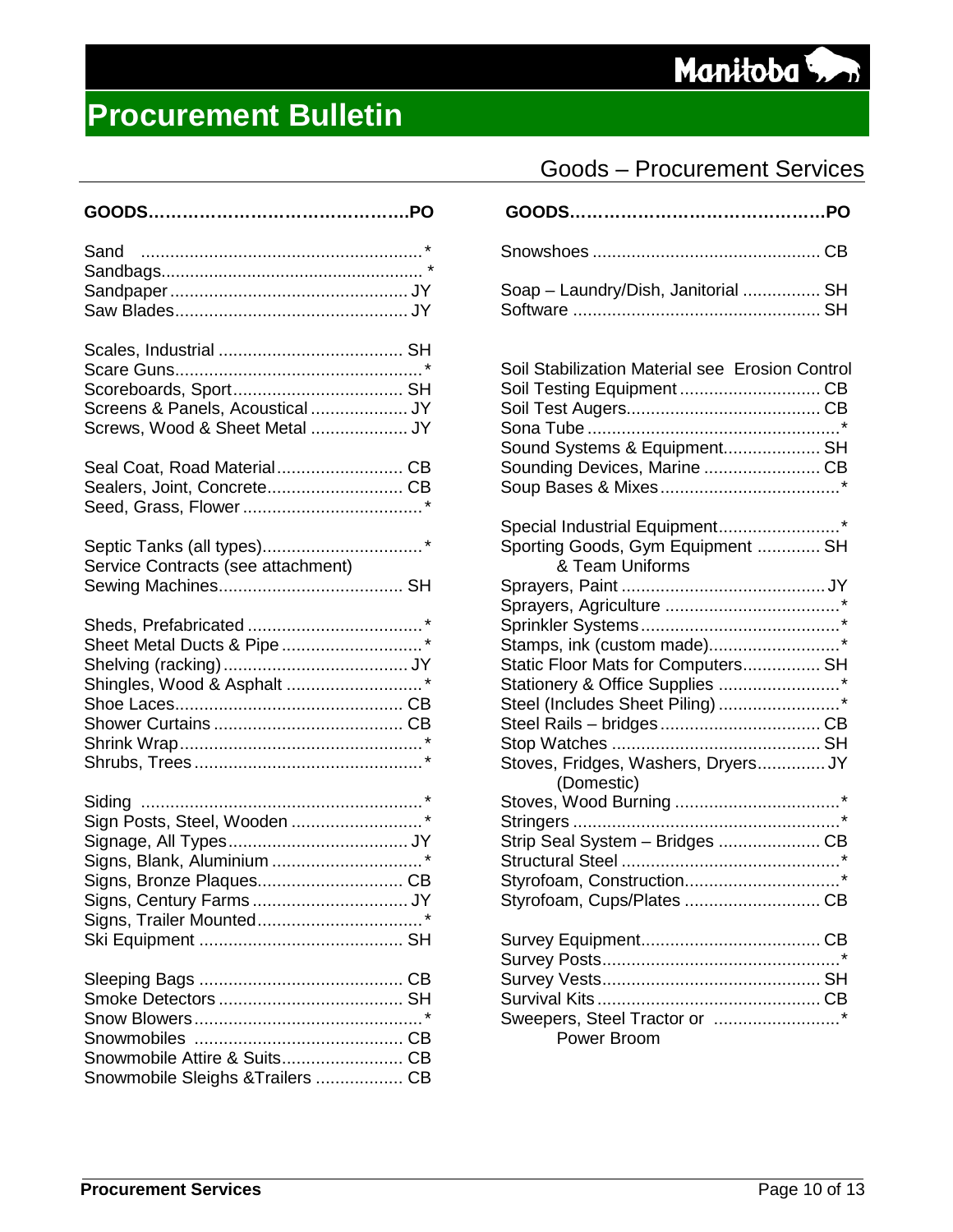#### **T**

| T-shirts, Silk Screened CB                                                                                              |  |
|-------------------------------------------------------------------------------------------------------------------------|--|
| Tanks, Fabricated steel/concrete, etc. *                                                                                |  |
| Tape - Pavement marking*<br>(Magnetic & Audio)<br>Tapes & Cassettes, Pre-recorded*<br>Tapes & Cassettes, Blank Video SH |  |
|                                                                                                                         |  |
| Television & Radio, Domestic  JY                                                                                        |  |
| Thermometers, Commercial SH<br>Three (M) Lettering Systems CB                                                           |  |
| Tickets (numbered) & Dispensers SH<br>Time Recorders & Control Systems SH<br>Tires                                      |  |
| Tools, Hand, Power & Misc JY<br>Toys                                                                                    |  |
| Traffic Signal Equip. & Supplies SH<br>Trailers, Boats & Snowmobiles  CB<br>& Heavy Industrial                          |  |

# Goods – Procurement Services

#### **GOODS……………………………………….PO GOODS………………………………………PO**

| Training Educational Material*      |  |
|-------------------------------------|--|
| Tranquillizer Guns & Supplies*      |  |
| Tranquillizer Drugs (veterinary) CB |  |
|                                     |  |
|                                     |  |
|                                     |  |
|                                     |  |
| Truck Campers Caps, Aluminium*      |  |
| & Fibreglass                        |  |
|                                     |  |
|                                     |  |
|                                     |  |
| Turf Equipment, Lawn Mowers Etc. *  |  |
|                                     |  |
| TJY Wheel Trucks (dollies) *        |  |
|                                     |  |

### **U**

Typewriters ............................................... SH

| Uniforms, Team Sport SH |
|-------------------------|
|                         |
|                         |

### **V**

| VCR |  |
|-----|--|
|     |  |

| Vacuum Cleaners, Commercial SH<br>Vacuum Cleaners, Domestic JY |  |
|----------------------------------------------------------------|--|
| V Belts, Industrial Rubber *                                   |  |
|                                                                |  |

| Veterinary Supplies & Equipment CB |  |
|------------------------------------|--|
|                                    |  |
| (Closed Circuit TV)                |  |
|                                    |  |
| Vision Test Equipment  SH          |  |

#### **W**

| Washers, Dryers, Commercial  JY |  |
|---------------------------------|--|
| Water Treatment EquipmentJY     |  |
|                                 |  |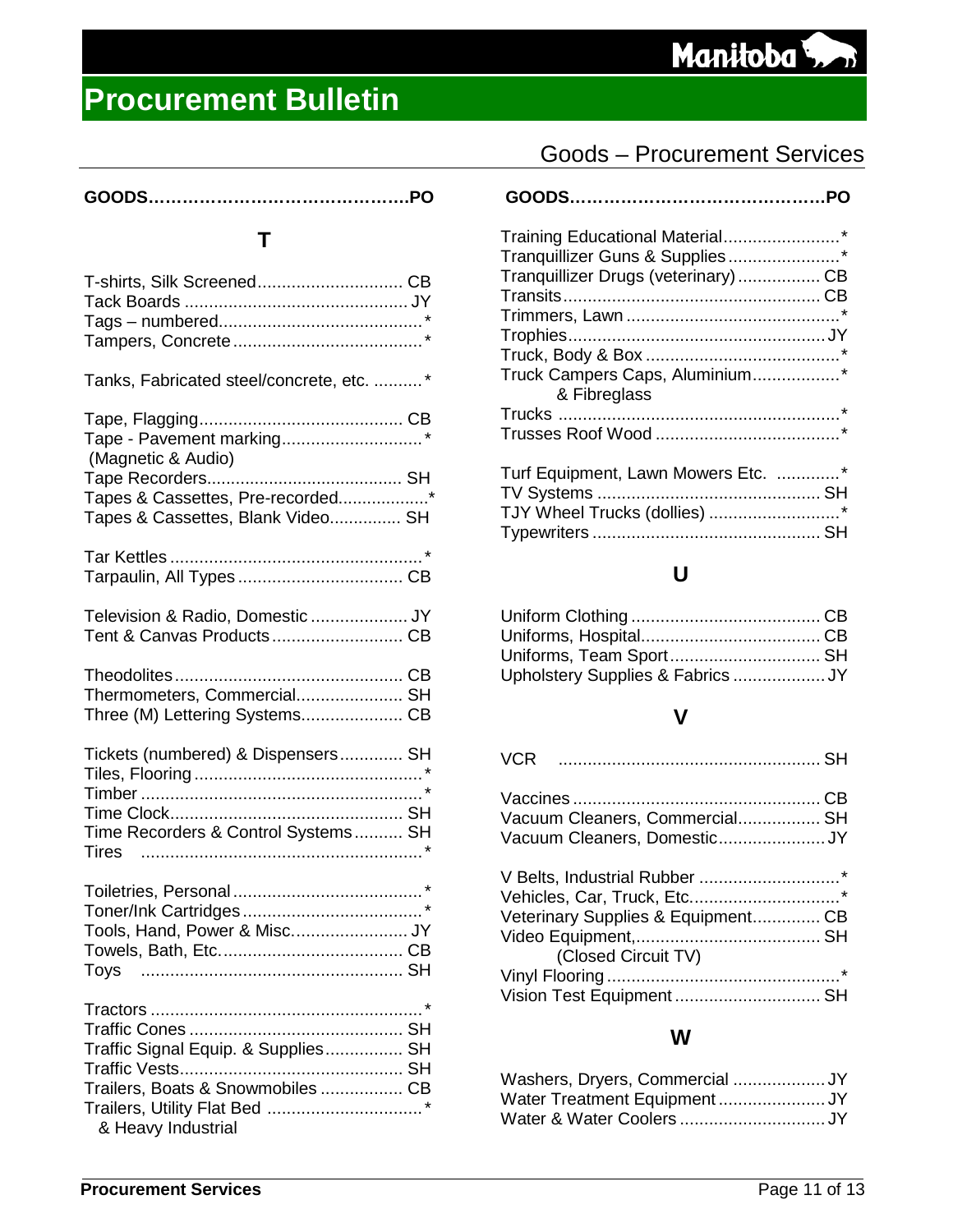| <b>Goods-Procurement Services</b> |
|-----------------------------------|
|-----------------------------------|

| Weather Measuring Devices CB<br>Welding Equipment & Supplies* |  |
|---------------------------------------------------------------|--|
| Wipers, Paper, Disposable CB                                  |  |
| Word Processing Systems SH                                    |  |

# **X**

|--|--|

# **Y**

Yard Goods & Dressmakers Sup. ............. CB

### **Z**

Zon Bangers, Wildlife....................................\*